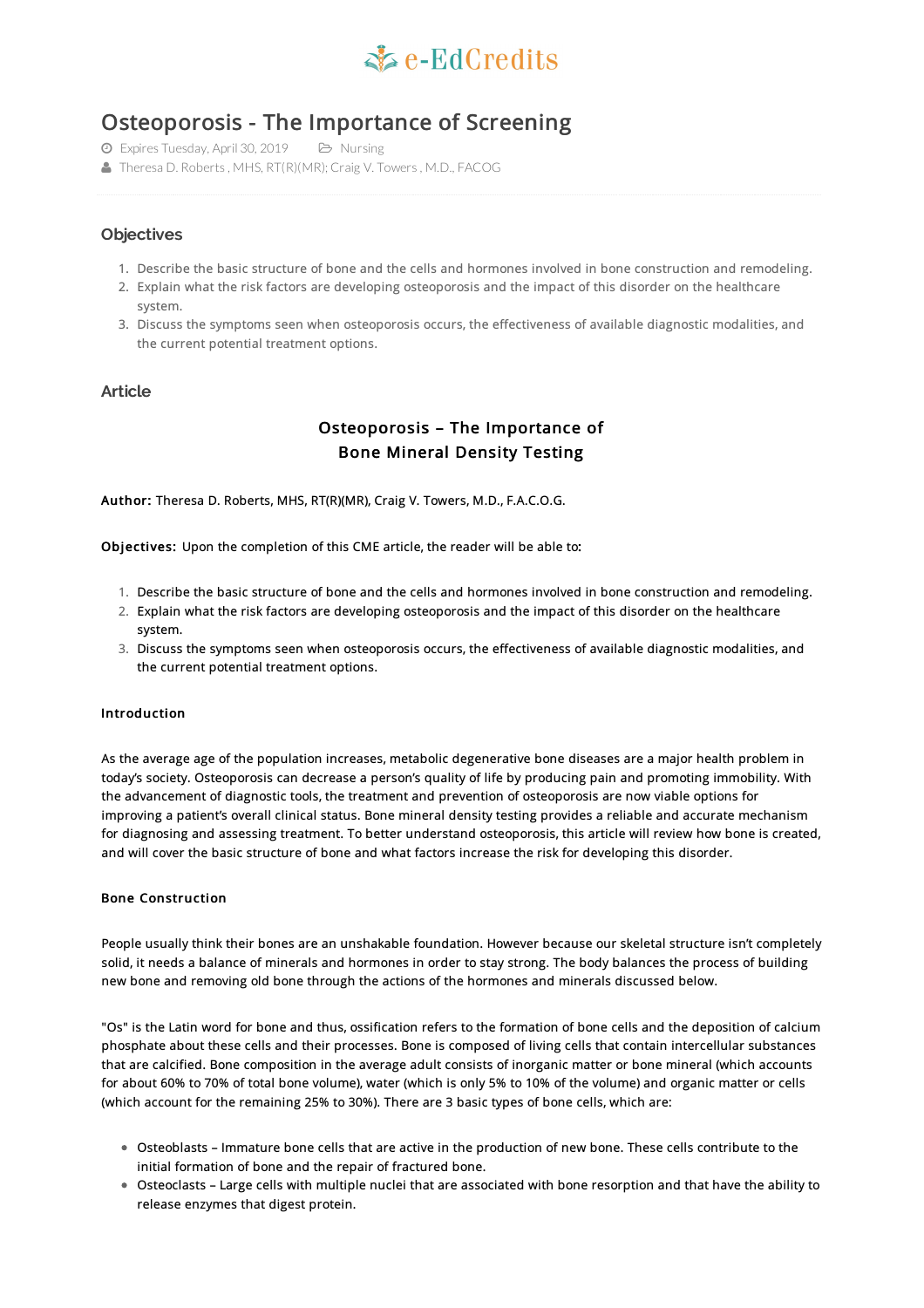Osteocytes – The principle cell of mature bone. These cells are osteoblasts that have become surrounded by bone matrix, but they are still connected to the blood supply by a series of canaliculi.

The bone mineral of the matrix primarily contains the elements of calcium, phosphate, and hydroxylate. Even after bone growth is completed, osteoblastic and osteoclastic activity continues. Thus, bone is continually being deposited and resorbed. The resorption phase in most bone is usually more intense, but it does not last as long as the formation phase. Therefore, under normal circumstances, there are usually more sites of active formation than of resorption. Osteoporosis may be related to an imbalance in this process, with more resorption occurring than formation.

Before we move on to the structure of bone, three hormones should briefly be discussed. The first is parathyroid hormone, which is produced by the parathyroid glands. The function of this hormone is to maintain the extracellular calcium level. When the blood level of calcium drops, parathyroid hormone levels increase. This hormone will increase osteoclastic activity (resulting in the breakdown of bone, thereby releasing calcium into the bloodstream); will decrease the kidney clearance of calcium (which results in more calcium being saved by the kidney); and will increase the production of active vitamin D (which increases the absorption of calcium from the intestine). Therefore, an elevated level of parathyroid hormone can result in the loss of bone mass.

Calcitonin is a hormone that opposes parathyroid hormone. It will lower the level of calcium in the blood by decreasing bone resorption and by increasing the renal clearance of calcium. Calcitonin is produced by the C-cells of the thyroid gland. The last hormone is vitamin D, which is really a hormone rather than a vitamin. The active form of vitamin D (which is 1,25-dihydroxy-vitamin D) helps improve the absorption of calcium from the intestine and works with parathyroid hormone on bone.

#### Structure of Bones

Though many different classifications and sub-classifications for bones exist, for the purpose of discussing structure, the two main categories are long bones and flat bones. Long bones develop as a central portion called the diaphysis. At each end of the diaphysis, there is a zone of growth called the metaphysis. The other separate centers of bone formation are found at the two ends called the epiphyseal discs. In the adult, the epiphyseal discs have joined the metaphysis portion of the diaphysis to form one long bone. The shaft of these long bones is covered by the periosteum, which is a tough fibrous layer that is continuous at the ends with the joint capsule, but does not cover the articular cartilage. The shaft of the long bones consists of compact bone (which lies under the periosteum) with a central cavity called the medullary cavity. A thin layer of cells called the endosteum lines this medullary cavity.

Bone that consists of irregular anastomosing bars that is porous and loosely constructed, like a sponge, is called cancellous bone. Cancellous bone is found in flat bones, in the vertebral bodies, and at the junction of the metaphysis and epiphyseal discs in the long bones. The bone marrow is the tissue that occupies the medullary cavity of the long bones and the trabecular spaces within the cancellous bone. Red bone marrow is responsible for the formation of red blood cells and some forms of white blood cells. As time progresses, the amount of fat within the red marrow begins to increase, which results in a decrease in the production of red cells. This form of bone marrow is called yellow bone marrow.

#### Osteoporosis and its Risk Factors

Osteoporosis is a condition characterized by a loss of bone density (or rarefaction). It may also be described as a reduction in the amount of calcified bone mass per unit volume of skeletal tissue. Osteoporosis is a preventable condition that causes bones to become fragile and overly susceptible to fractures. By the age of 30 to 35 the largest amount of bone mass in the body has developed for most people. In men, there is gradual decline in this bone mass that continues until death. For women, this maximum bone mass level plateaus until menopause. Once menopause has occurred, the production of estrogen greatly decreases causing the symptoms of vasomotor instability (or hot flashes). However, estrogen also plays a role in bone metabolism in that it facilitates the absorption of calcium from the intestine into the bloodstream, it decreases the urinary excretion of calcium, and it inhibits the loss of calcium from bone. Thus, a decrease in estrogen allows the osteoclasts (cells that remove old bone) to become more active than the osteoblasts (cells that build new bone), leading to a faster rate of bone loss (a rate of decline that is greater than that seen in men). This rapid decrease in bone mass for women leads to a greater potential for developing osteoporosis later in life.

The average age for menopause to occur is 51. Without treatment, women can lose up to 20% of their bone mass in the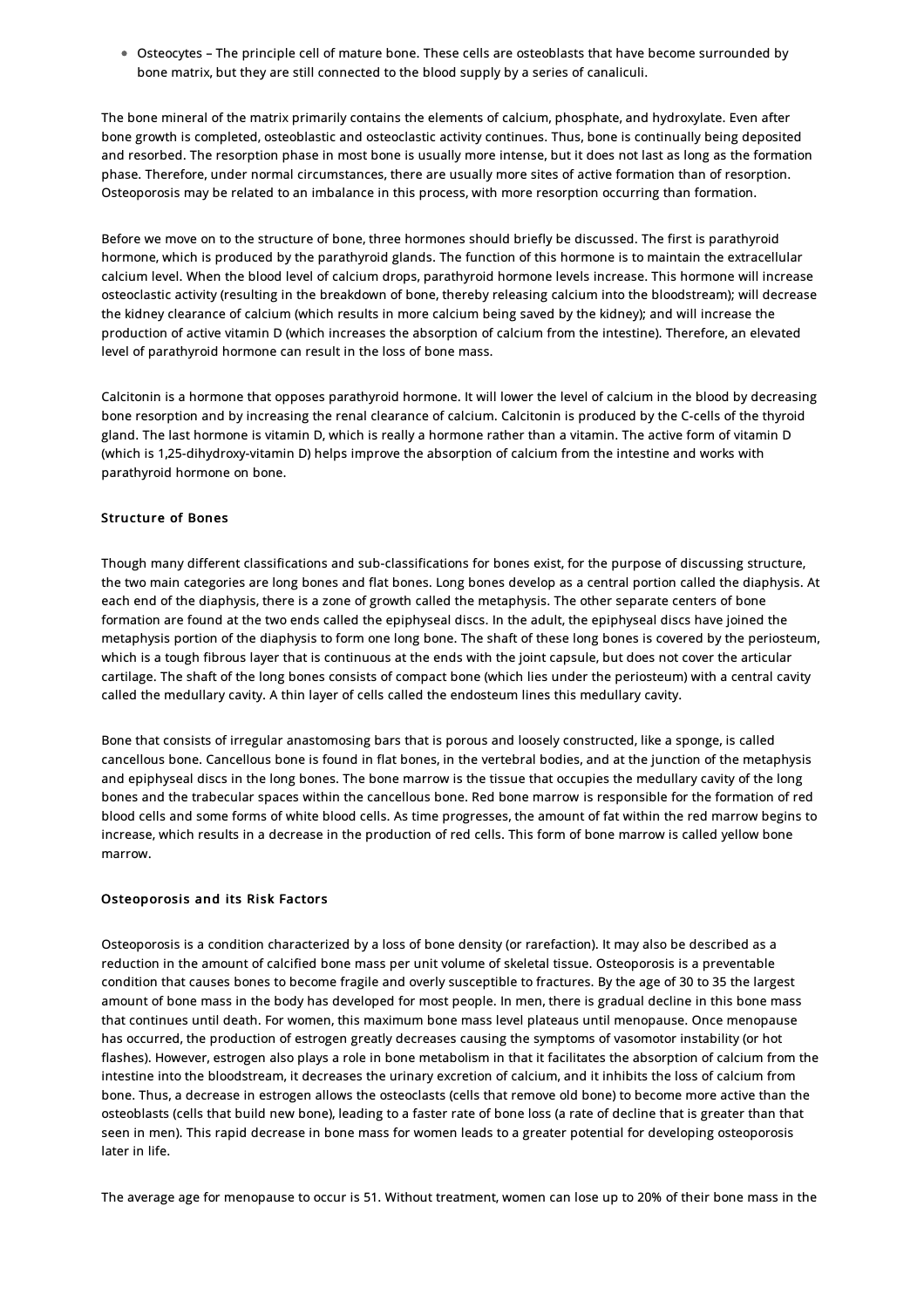first 5 to 7 years after menopause. Osteoporosis affects about half of all women in the United States over the age of 50. For women in the high-risk categories, thinning or weakened bones are not strong enough to withstand everyday activity and fractures can occur. It is estimated that 1.3 million fractures are caused by osteoporosis each year in the United States. The most common bones for fracture due to osteoporosis are the vertebral bodies in the spine, followed by the head of the femur (hip) and the bones of the wrist. Factors that can increase the risk for developing osteoporosis include:

- Natural menopause
- Iatrogenic menopause (i.e. removal of the ovaries)
- Heredity (history of broken bones in older relatives)
- Physique (small-boned or very slender individuals)
- Asian or Northern European descent
- Smoking
- Substance Abuse (alcohol and some illicit drugs)
- Certain diseases, such as hyperthyroidism and diabetes mellitus
- Prolonged usage of glucocorticoid drugs and heparin

The amount of bone mass that is present when skeletal growth is complete will play a role in the amount of bone that is present later in life. Therefore, if a person is small-boned to begin with, his or her risk for developing osteoporosis is greater. In addition, the bone mineral content in African-American men and women is greater than that (on average) of Caucasian and Asian men and women (which is one of the reasons why osteoporosis is not as common in the African-American population).

The primary source of estrogen production in women is from the ovaries. However, some estrogen can be produced in fat cells. If a woman (or a man) is overweight, there will be a higher level of circulating estrogen, which again would have a protective effect on bone. Likewise, a thin person would have lower levels of estrogen production. Cigarette smoking and excess alcohol consumption appear to directly affect new bone formation, which results in an overall net decrease in the amount of bone.

Prolonged usage of the anticoagulant, heparin, has been associated with osteoporosis because the drug appears to potentiate bone resorption. The rate of bone resorption reverts to normal when the heparin usage is discontinued. A similar finding of excessive bone resorption occurs in patients with hyperthyroidism. However, if the hyperthyroidism is adequately treated, the rate of bone resorption again returns to normal.

The exact cause for a higher level of osteoporosis in patients with diabetes mellitus is uncertain. However, the altered glucose metabolism seen in diabetics has a global effect on numerous bodily functions. Therefore, the higher level of osteoporosis in patients with diabetes is probably related to a general decrease in effective bone formation. The bone loss seen in patients with prolonged usage of glucocorticoid drugs is accounted for by a combination of decreased bone formation (because these drugs depress collagen synthesis and delay wound healing) and a higher rate of bone resorption.

One unique disorder that warrants a brief discussion is the "female athletic triad" (excessive physical activity, amenorrhea, and osteoporosis). This disorder consists of related problems that can result in the development of osteoporosis at a younger age. Female Athletic Triad is often precipitated by the participation of a woman in a particular sport that results in a chronic amount of extreme exertion (such as marathon running). The overly excessive activity can result in the lack of ovulation. When ovulation does not occur, menstrual flow will cease (amenorrhea) and the production of estrogen by the ovary greatly diminishes (similar to what occurs in menopause). This drop in estrogen allows for the onset of osteoporosis to occur at a much younger age. Women in their thirties have been found to have bone mineral density testing that was equivalent to a female of approximately fifty years of age. A similar problem is also seen in women who exercise extreme diet control for pathologic reasons (anorexia or bulimia) or for an activity that values a particular body physique such as modeling, cheerleading, and figure skating. The extreme diet control can also lead to a lack of ovulation and the development of early onset osteoporosis, as described above.

#### Diagnosing Osteoporosis

In the majority of cases, the loss of bone mass is an asymptomatic process (no symptoms) until a fracture occurs. A broken bone, for some women, may be the first warning sign that osteoporosis has occurred. An x-ray of a fractured bone that occurred from a minor jolt or a simple fall may confirm the extent to which the break was caused by deterioration of the bone structure. Other signs and symptoms related to osteoporotic related fractures include: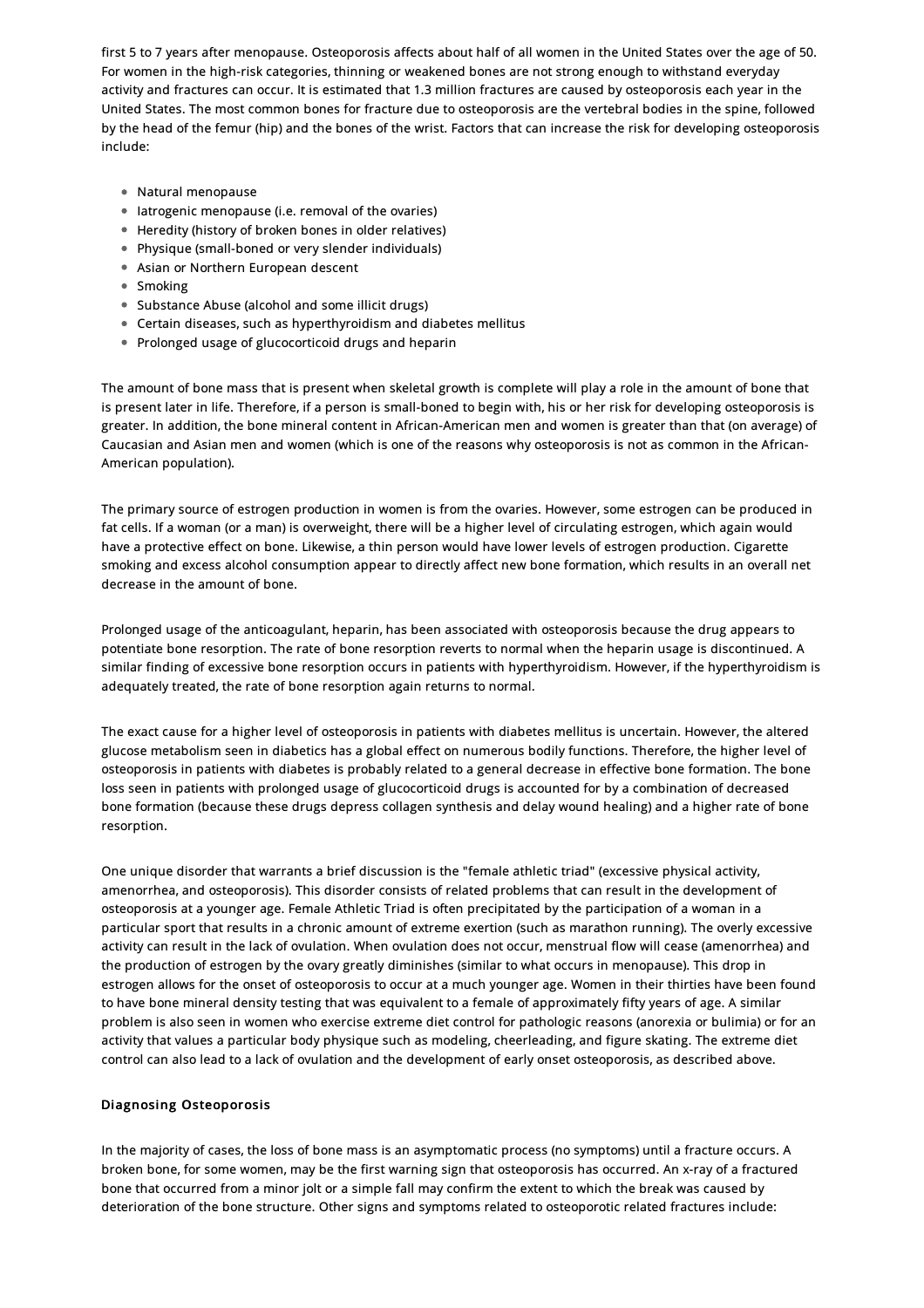- Backache because the vertebrae (bones of the spine) are the most common sites of fracture in osteoporosis, early symptoms related to these fractures are a persistent lower backache and or muscle spasm.
- Loss of height anywhere from 2 ½ inches up to 8 inches in height can be lost once the vertebral bones begin to break.
- "Dowager's or Widow's Hump" which is a distortion of the spine's natural curvature in association with a loss of height due to vertebral fractures. The upper back protrudes (exaggerated cervical lordosis) and the chest area is shortened leaving the ribs practically sitting on the pelvic region.

In regard to diagnostic modalities, Quantitative Computerized Tomography (QCT) produces images of the vertebral bodies, but should not be relied upon as a basis for treatment because of it's poor precision (reproducibility). It is relatively unreliable for following bone density changes post treatment, and it does not measure femoral neck density.

Ultrasound can be applied to various areas and is portable and radiation free. Although, ultrasound can image such bones as the patella, tibia, or radius, it does not measure bone density. Instead, it assesses characteristics of sound attenuation and speed of transmission through bone. Because ultrasound results for a given individual may vary greatly, this modality should not be used to follow a patient for changes in bone density. Therefore, ultrasound should not be relied upon for managing a patient that may have or is developing osteoporosis.

Dual Energy X-Ray Absorptiometry (DEXA) scanning is currently the most reliable source for assessing and diagnosing osteoporosis. It is the procedure of choice for the medical community because:

- It uses minimal amounts of radiation
- It has a high degree of precision (reproducibility). (In addition, each time a patient returns for a follow-up scan, the prior analysis can be used to determine if a change has occurred.)
- It measures both the lumbar spine and femoral neck. (The precision is around 1% for the spine and 2% to 3% for the femoral neck region.)
- It allows for standardization of data based on age, weight, height, and ethnic background.

A comprehensive DEXA scan report can include the demographic data on the patient, the radiographic images, a detailed analysis of the results, reference population graphs, and referring physician information [\(figure](#page-4-0) 1). Because DEXA scans are computer-based programs, these bone mineral density (BMD) test results have the ability to be transmitted over a computerized network and be archived on "picture archiving communication systems" (PACS) that can be referenced for distribution to others on the PACS network.

Bone mineral density tests help in diagnosing osteoporosis and are more sensitive than ordinary x-rays by detecting bone loss at an earlier stage. Normal x-rays are not sensitive enough in detecting bone loss until at least 30% of bone mass has been lost. Because osteoporosis is asymptomatic in its earlier stages, the importance of such testing cannot be overemphasized. Establishing a baseline for bone mineral density is of vital importance for all women as they make the transition from monthly ovulatory cycles to the menopausal stage and for athletes in the early stages of training.

## Osteoporosis Treatment and Prevention

Osteoporosis has become a high priority health issue in the United States. As the average age of the population increases the number of senior citizens with this disorder will also increase. By the year 2000, there were over 50 million people in the United States over the age of 50. This means that osteoporosis is a problem that will be seen more frequently in the years to come and its prevention and treatment are of great importance.

Because menopause is the primary time period of concern for women, being aware of its onset is important. Normal ovulation usually results in regular periods. When menstrual cycles become irregular as age progresses, this could be an indicator that menopause is soon approaching. It is important for women to be aware of this time period in order for them to be followed closely by the healthcare system and initiate treatment and education on ways to minimize the development of osteoporosis.

Treatment usually consists of vitamin D, adequate calcium intake, exercise, and possibly hormone replacement therapy (primarily for postmenopausal women). An exercise program that is designed for strengthening the back and hips in order to maintain flexibility and a steady gait is often recommended. It is recommended that men over the age of 50 and postmenopausal women (who are on estrogen replacement) take 1000 mg of elemental calcium per day. Postmenopausal women not on estrogen replacement should take 1500 mg of elemental calcium per day. However, the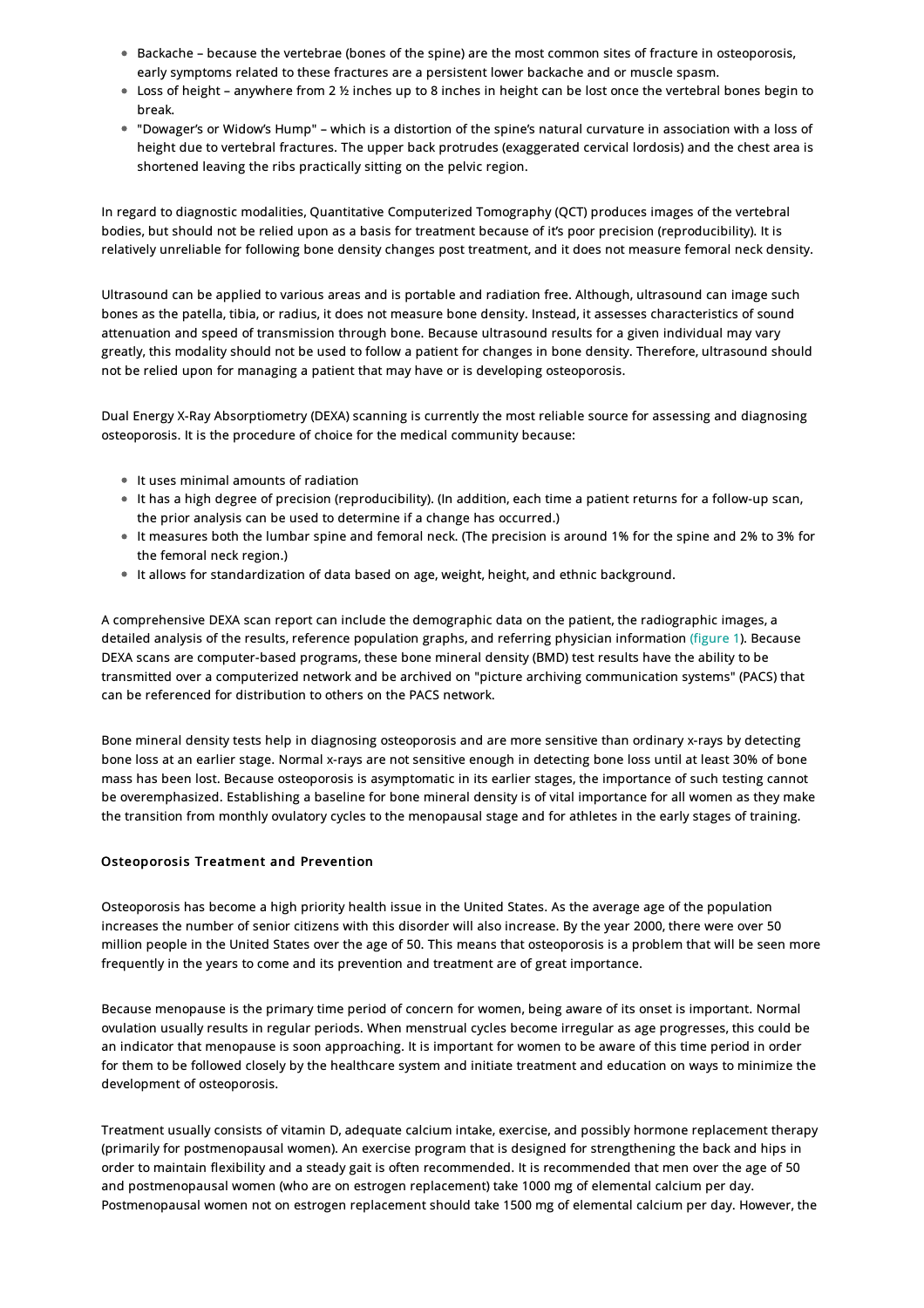preservation of bone mass in postmenopausal women not on estrogen replacement is lower than those women who use estrogen, despite a higher amount of calcium intake.

Some postmenopausal women cannot take estrogen for medical reasons. Fortunately, research in the area of osteoporosis has resulted in the development of newer medications (called selective estrogen receptor modulator drugs – SERM drugs) that stimulate estrogen receptors in bone and decrease the resorption process. These drugs and others may eventually play a major role in the treatment and prevention of osteoporosis in women.

For severe spinal fractures caused by osteoporosis, one available treatment option is percutaneous vertebroplasty (PVP). This treatment was developed in 1984 in France and is a non-surgical procedure performed under local anesthesia using fluoroscopic or CT guidance to place a needle into the spinal fracture site. Once the area is localized, an injection of acrylic cement is used to fill and reinforce the broken vertebrae, which strengthens the spine and reduces the patient's chronic pain.

Osteoporosis is a devastating disease. Eighty percent of all hip fractures are associated with osteoporosis. Once a fracture occurs, only 50% to 60% of patients maintain their current activity levels, approximately 20% lose mobility and another 20% are institutionalized. In most studies, between 10% and 20% of patients with a hip fracture die due to the fracture or its complications (surgical, cardiopulmonary, or embolic) within three months. Because of this statistic and others mentioned in this article and the fact that the population of the United States is becoming older, knowledge about the risk factors for osteoporosis, how the problem should be screened and followed, and the available prevention options is of extreme importance to the healthcare profession.

#### Figures

<span id="page-4-0"></span>1. This is an example of a DEXA scan of the lumbar spine from L1 to L4. The patient is a Caucasian Female – Age 59 – Height of 5 feet 2 inches – Weight of 105#. The table compares her scan, matched by age and sex.



| Region  | Area ( $cm2$ ) | <b>BMD</b> | <b>BMD</b>             | т            | $\overline{z}$ |
|---------|----------------|------------|------------------------|--------------|----------------|
|         |                | (grams)    | (gms/cm <sup>2</sup> ) |              |                |
| L1      | 10.45          | 10.05      | 0.962                  | +0.34 (104%) | $+1.54(121%)$  |
| L2      | 12.76          | 12.04      | 0.944                  | $-0.76(92%)$ | +0.57 (107%)   |
| L3      | 12.95          | 12.85      | 0.992                  | $-0.83(92%)$ | +0.57 (107%)   |
| IL4     | 15.00          | 15.05      | 1.003                  | $-1.02(90%)$ | $+0.42(105%)$  |
| L1 - L4 | 51.16          | 49.99      | 0.977                  | $-0.63(93%)$ | +0.73 (109%)   |